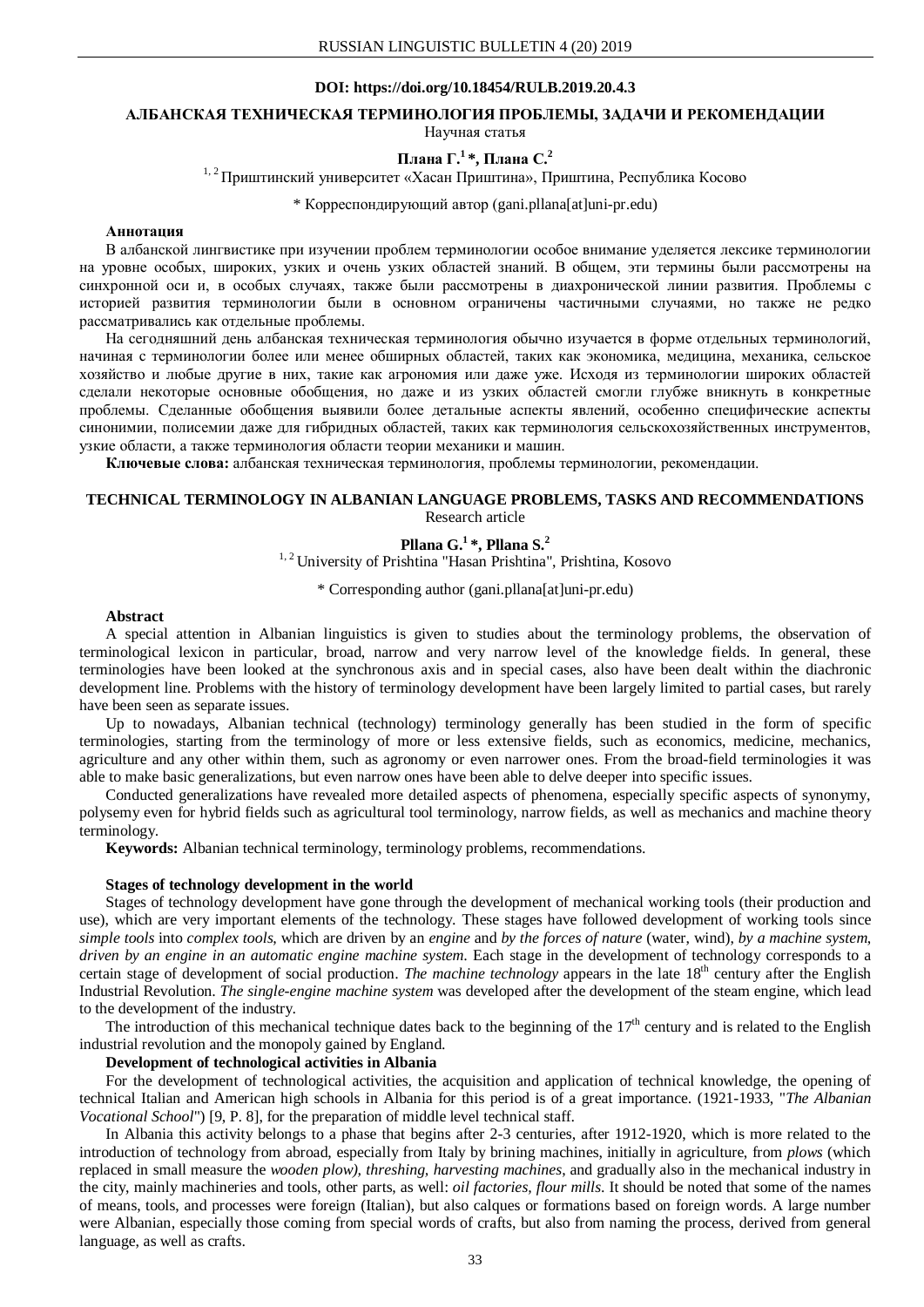Introduction of the mechanical technology in Albania [1, P. 45] (especially processes related to *electricity, automation*, later partially to *electronics* (programming), remote control (on cranes, military vehicles), led to the implementation of technology results, albeit to a limited extent. This restriction was also influenced by the policy of isolation of monist society, and especially the policy of building everything with its own forces, which led to the break with the results of modern foreign technologies (1945-1990). Preparation of specialists in higher education in the country, which were formed on the basis of knowledge obtained also from the Soviet technical school. On this basis was created the technical terminology as a system, based mainly on formations created by calques from the Russian language and its term-forming pattern, as well as the modes of translating terms through native lexical source and corresponding term-forming patterns.

Russian term-forming models also served to create phrases that took root in numerous terminology dictionaries (there are 33 terminology series dictionaries). Here and there some Russian terms were introduced in some technical field, some of which remained, while others were dropped out of the language, replacing them with Albanian or former foreign terms in the field of mechanics. Technical texts are of particular value in the development of technical terminology.

### **Foreign words in Albanian**

Foreign words have entered the Albanian language in the course of time up to the present day with their specific features in two main parts of the lexicon: the general and the terminological lexicon. In the general lexicon they are inserted in terms of hundreds of years of direct contact of Albanian with the languages of the invaders or neighbors, mixing with the native lexicon and formed according to the introductory language, different lexical layers. In the terminological lexicon, in terms of generally indirect and rarely direct contact with foreign languages, such layers have been formed in recent times (the last two centuries) on the periphery of the lexicon, such layers as, Italianism, Frenches, Anglicism, etc., less commonly Russians and Germanics.

#### **Different extra-linguistic and intra-linguistic factors**

The stages through which the various *extra-linguistic* and *intra-linguistic* factors have passed also have outlined the stages through which the development of these areas and related terminologies would go through. In terms of cultural factors, they were embodied in the three basic stages of the development of the education system in our country, in the low, middle and high phase.

*The low level phase*, which included more or less the late 18<sup>th</sup> century until the declaration of independence of Albania (1912), relates to the emergence and development of basic knowledge domains with relevant terminologies, which was conditioned at large by the spread in most of the country of Albanian lower primary schools and later until the seventh grade.

*The middle level phase* mainly covers the areas of knowledge with relevant terminologies, which were developed in the context of the creation of secondary education. This phase marks two major phenomena: first, the expansion of conceptual constituent units of the basic fields, which led to the expansion in quantity and quality of lexical units (terms) and secondly the creation of a range of new knowledge domains on different bases.

*The high level phase*, in the field of science and technology belongs to the period after the 50-s of the last century [22, P. 33-34]. It is conditioned by the levels of modern development of society. Economic factors are particularly influential (the introduction of new technologies), cultural factors (higher education, contacts with the world through foreign literature), whereas today, opening up to the world, a free market economy, etc.

#### **Technical terms reflected in Albanian written texts**

Besides being used in oral communication practice, the technical terms present the predominant actualization in written text mainly in the textbooks, which is evident from the very beginning of their creation. This started to a limited extent in the lower level textbooks and later increased to the high school level (before 1945) and to the upper level (after 1945) with the establishment of higher schools in Albania. Each of these levels has its own characteristics in terms of the proportions *of foreign terms and Albanian terms*.

At the low level the amount of technical terms has been very limited; mainly technical terms of agriculture, mechanics and construction have prevailed. The terms are elaborated by linguistic specialists and specialists as experts in Albanian and foreign languages. Foreign terms generally prevail in them, and Albanian terms in limited quantities.

At the secondary level (high-schools), especially in vocational schools, foreign terms have been introduced, maintaining a degree of equilibrium with the Albanian terms. However, it is noted that terminology is Albanian based.

At higher education level the terminology was created by specialists. In it prevail foreign terms and rarely is seen an attempt for adaption/translation in Albanian.

### **General principles of terminology and methods of its processing**

It should be noted that Eugen Wüster, who also has been described as the father of terminology internationally, Albanian terminologists have relied on the general principles of terminology and the methods of its processing, dealt within his terminological work "*Machine tool*" [28, P. 22].

Compared to general vocabulary borrowings, already embedded in languages and sharing a common vocabulary with native vocabulary, terminology borrowings as designations of the language of science and technique, clustered in hundreds of fields of knowledge, continue to enter vast quantities of language, especially today, under the influence of the continuous emergence of concepts related to the development of modern science and technology, with the use of sophisticated facilities of new industries (computer, cellphone and any other electronic device or machine). Some foreign terms are embedded alone, as necessary elements of terminological systems (especially today: *harduer, softuer, tastierë, monitor—hardware, software, keyboards, monitors*), another part operates in terms of competition with the Albanian equivalent terms (beside *dimension* also *përmasë*, beside *mouse* also *mi*), and some do not fit into these systems because terminologists, specialists or linguists, have found or formed suitable equivalents for them, as in computing: *ruaj, përpunoj, kujtesë,— save, process, memory,* etc.

### **Standardization of technical terminology in Albanian**

A separate problem constitutes the standardization of terminology and in *particular introduction to the process of standardization of Albanian words based on common words*, which serve as key elements in solving problems of systematization and Albanianization of terminology. Problems of standardization are closely related to the solution of general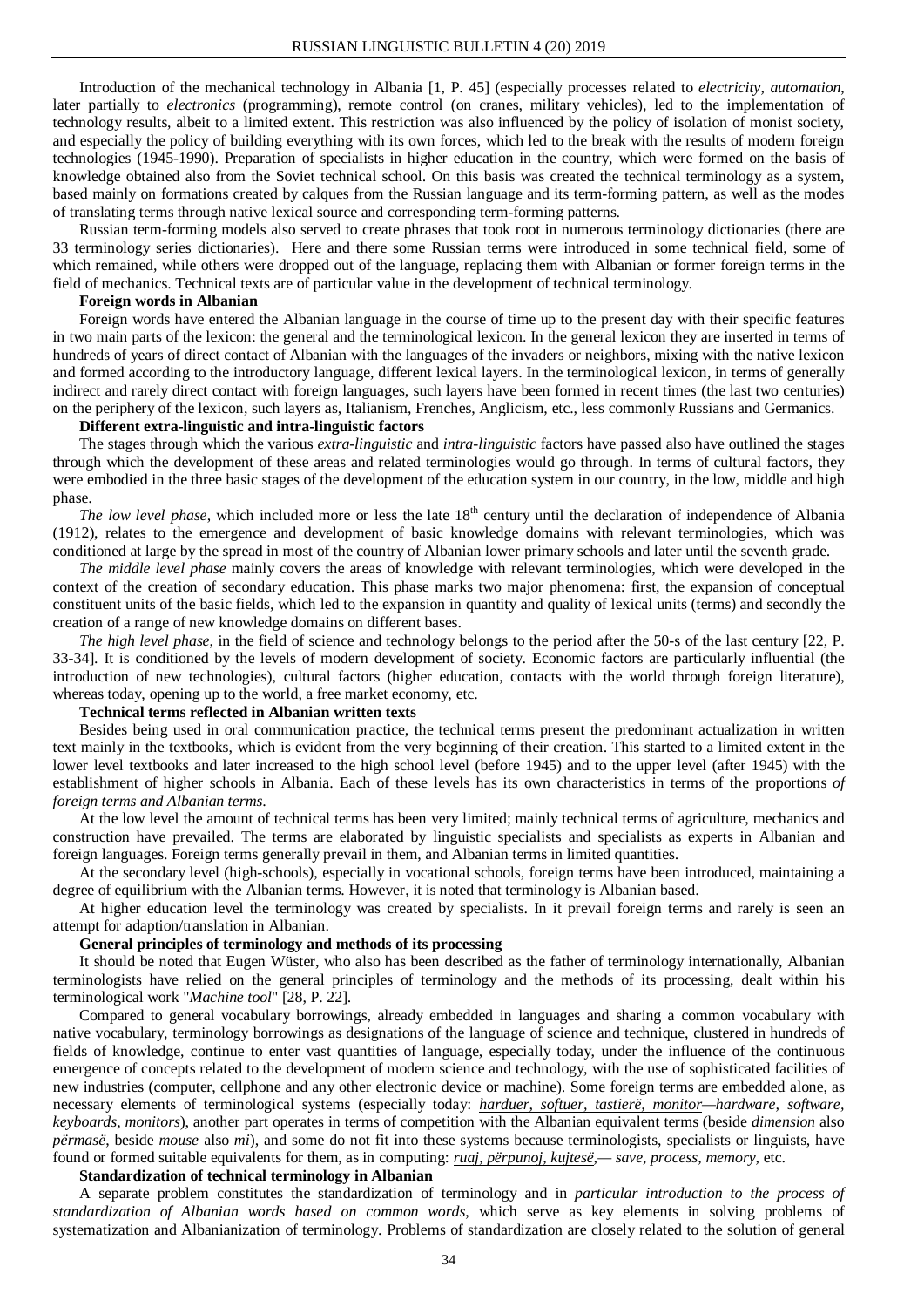problems of double-meanings in terminology and polysemy as harmful phenomena for terminology and in particular for technical terminology.

### **The phenomenon of globalization**

In recent years, with the opening of Albania to the world and in particular, the penetration of the phenomenon of globalization into the field of technical terminology, English [7, P. 197-211], terms have been introduced, but mainly in the new fields of knowledge such as *computing, telemetry, genetics, biotechnology*. It should be noted, however, that in the fields of technical terminology, compared to other fields of knowledge, the *terms from English* have been introduced to a limited extent, since these terminologies are nowadays presented as formulated and consolidated lexical entities. It can be underlined that the terminology of informatics in Albanian language and especially in the field of computer science is the part where English [25, P. 98], terms are mostly met, although it has the tendency to introduce terms derived or compounded in Albanian, as well as brought from the general language such as: *fjalëkalim, pikëthyerje, faqe, mi, flamur, dritare (diskete)- password, landmark, page, mouse, flag, windows (floppy disks),* etc.

## **Tasks and recommendations for Albanian technical terminology**

Noting the large influx of English-sourced words into Albanian, it can be said that English terms are expanding from day to day – the entering gate to foreign standard terms at all levels of discourse. Since most of the foreign elements that enter through this gate are more or less close in form and constitute common patterns of content for other languages, (*computer, monitor, display*), then these elements serve as entrance gate to other languages as well.

The Albanian technical terminology, entering this common stream, should orient the movement of its flow according to this stream, common to other languages as well, especially those serving in the field of terminology as standardization and codification models, like English, French, Italian, German, Spanish, and Russian. Albanian technical terminology used in other Albanian-speaking areas such as Kosovo and Macedonia should also be introduced in this course. This means that many problems of Albanian terminology need to be addressed and solved in the context of common problems of other languages of the world, large or small countries. This gives a new orientation to the assessment and reassessment of foreign terms in Albanian, attitude towards them, the place they occupy in relation to the Albanian terms that compete with them, adapting against them a more liberalized language policy than before. This new orientation of the linguistic policy on foreign terminology in Albanian is also related to the realization of the immediate goal of Albania's accession to the EU, where the Albanian language in this process will play its due role in raising the level on gaining the status of a language of this international body. From this point of view, it can be asserted that terminology unites nations with this special fund, foreign and common, for each country.

#### **Conclusions**

In terms of rapid development of science and technology cooperation of scientific-technical language with standard Albanian it is continuing with higher intensity than before. Particularly it is noticeable the rapid enrichment *of the technical terminology lexicon*, due to the emergence and formation of new fields and subfields of technology, such as computing, mechatronics, telemetry, the many concepts of which, on the one hand, are denoted by the denominations of the languages they come mainly from English, whereas, on the other hand, they meet their needs with the native language lexicon source (common words, being raised in terms), with its word-form tools, as well as with the activation of other layers, such as terms phrases. Thus, for example, in the field of computing, there is the introduction of the common vocabulary as *mi, dritare, flamur (mouse, window, flag),* and beside them terms phrases, that serve to differentiate relevant concepts like: *adresë e hiperlidhjes, adresë e uebit, adresë virtuale (hyperlink address, web address, virtual address),* etc.

Given the present state of the Albanian technical terminology, characterized by intensive developments, but unchecked, a focused institutional guidance by a Central Commission appears to be necessary, where the operation with it as a linguistic activity, needs to be on these levels: national, nationwide and international. The methodological scientific guidance will be performed by linguists, terminologist linguists, terminology specialists and computer scientists specializing in the field of computational linguistics (language engineering).

The standard and standardization of terminology today needs to be viewed in the light of new developments that our country is facing, where, as primary problems arise:

- The total and integrated inclusion of the technical terminology into the network of terminology within the country, as well as nationwide (where Albanian is the mother tongue-in Albania and Kosovo, and as a second official language-in Macedonia) and international, in relation to other terminologies, especially of large countries and primarily with English terminology, which serves as a standardization template (model) on an inter-lingual level;

- The treatment of terminology and its standard in Albanian language, which will fulfill the conditions for acquiring the status of an EU language in the near future, needs to be performed in the context of a comprehensive activity for the inclusion of Albania in this International European organization.

- The solving of standardization issues, of the setting of standard terms and normative ones should be carried out on the basis of strict scientific principles and criteria of the terminology as a science and practical activity, as are primarily the requirements for accuracy and clarity of terms, the setting of equivalent term- concept and vice versa to create for each knowledge field a terminological system that responds adequately to the relevant conceptual system.

Finally, the drafting of a coordinated plan seems necessary, for the technical terminology with the three basic Centers dealing with terminology in Tirana, Pristina and Skopje, as well as International Terminology Centers (Infoterm, Vienna, etc.) [22, P. 302].

#### **Конфликт интересов**

#### **Conflict of Interest**

Не указан.

None declared.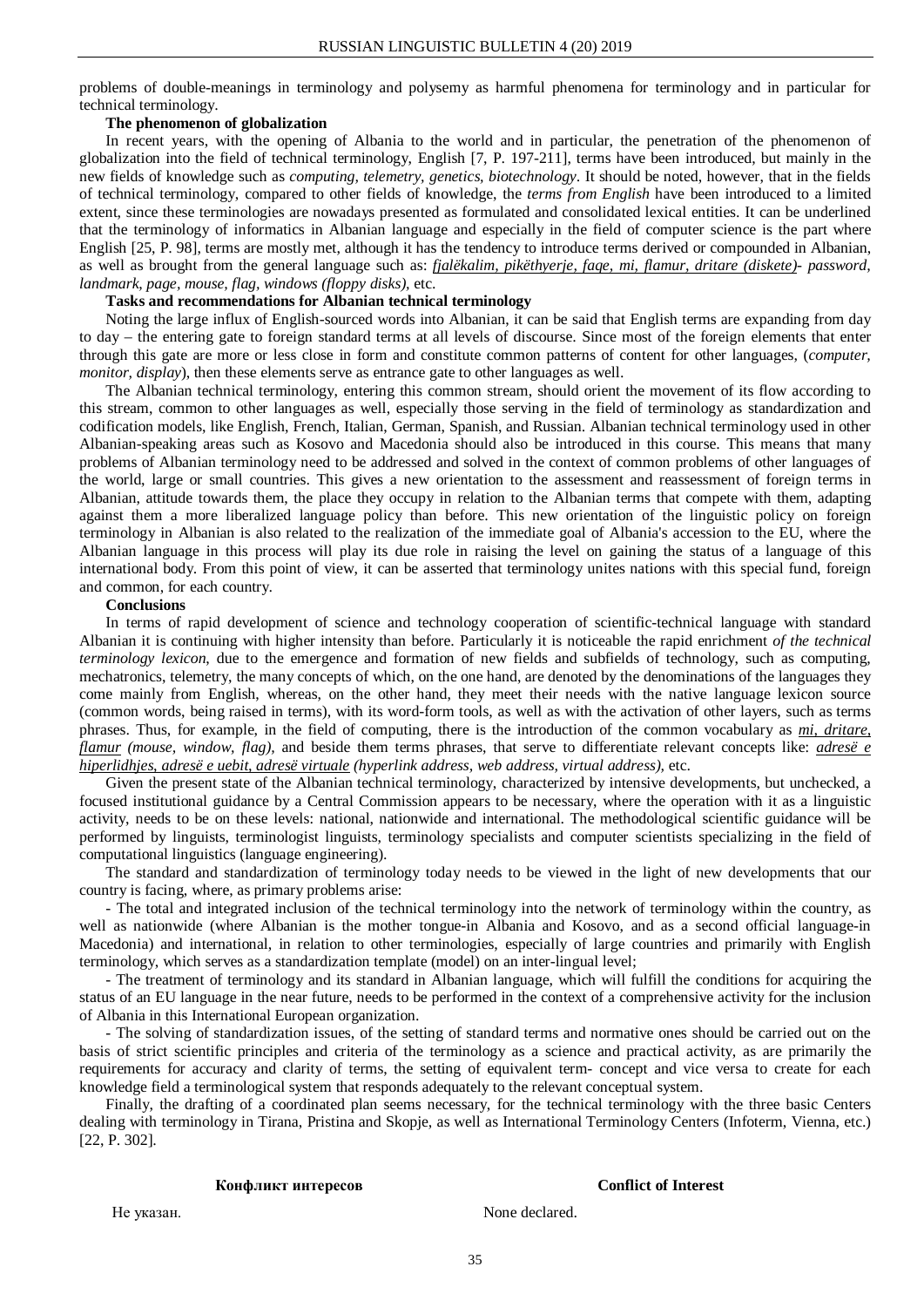# **Список литературы / References**

1. Çabej R.N. Nga historia e zhvillimit të shkencës shqiptare/ Çabej, R. N.-Tiranë, 1980, – 45p.

2. Birinxhiku H. Përdorimi paralel i termave të huaj në gjuhën shqipe/ Birinxhiku, H . – KONFERENCA SHKENCORE "GJUHA LETRARE KOMBËTARE DHE BOTA SHQIPTARE SOT", Tiranë, 20-21 nëntor 1992, Tiranë, 2002

3. Dervishi, V. Termat e mekanikës në gjuhën shqipe dhe burimi i tyre konceptor/ Dervishi, V. – "Sf.", nr.1, p. 71-90, Tiranë, 1991

4. Duro A. Termi dhe fjala në gjuhën shqipe/ Duro, A. – QSA IGJL Tiranë, 2009

5. Duro A. Minimizing the negative effects of homonymy in language for special purposes/ Duro, A. – University of Vienna, 1995

6. Duro A. Terminologjia si sistem/Duro, A. – Tiranë 2001

7. Duro A. Veçori të termave me burim nga anglishtja në gjuhën shqipe // Duro, A; Vrapi, F. – "GJENDJA DHE ZHVILLIMI I TERMINOLOGJISË SHQIPE PROBLEME DHE DETYRA KONFERENCË SHKENCORE ASHSH DHE ASHAK, Tiranë, 2009, – 197p.

8. Felber H. Terminology manual/ Felber, H. – UNESCO and Infoterm, Paris, 1984, – 197-211p.

9. Gogaj I. Shkolla Teknike dhe Harri Fulci/ Gogaj, I. –Tiranë, 1999, – 8p.

10. Kumi S. Të përsosim më tej termat e shqipëruar/ Kumi, S. – "GJUHA JONË" nr. 2., Tiranë, 1988.

11. Lafe E. Terminologjia e matematikës dhe e mekanikës teorike/ Lafe, E., në STUDIME MBI LEKSIKUN DHE MBI FORMIMIN E FJALËVE NË GJUHËN SHQIPE II, ASHSH/ Lafe, E. – Tiranë, 1972

12. Leka, F. Udhëzues për përpunimin e terminologjisë tekniko-shkencore/ Leka, F. –Tiranë, 1983

13. Leka F. Termat dhe terminologjia shkencore/ Leka, F. – "SHKENCA DHE JETA" nr. 6, Tiranë, 1980

14. Lotte D. Osnovi postrojenjia nauçno-tehnjiçeskoj terminologii/ Lotte, D.-Moskva, 1961

15. Memisha V. Fjalor i termave themelorë të mekanikës/ Memisha, V. – "GJUHA JONË" nr.3-4, Tiranë, 2002

16. Papa A. Shqipërimi dhe përdorimi i disa termave teknikë/ Papa, A. – "GJUHA JONË", nr. 2, Tiranë, 1984

17. Pasho H. Terminologjia shqipe-probleme dhe detyra/ Pasho, H.; Duro, A. –"GJENDJA DHE ZHVILLIMI I TERMINOLOGJISË SHQIPE PROBLEME DHE DETYRA" KONFERENCË SHKENCORE, ASHSH dhe ASHAK, Tiranë, 2009

18. Picht H. Terminology: An Introduction/ Picht, H. – Kopenhagen, 1985

19. Pllana G. Standardizimi i terminologjisë së inxhinierisë mekanike në gjuhën shqipe nevojë e kohës/ Pllana, G. – ALBANOLOGJIA International Journal of Albanology, Vol.1, No:1-2/2014, UDK : 81, ISSN 1857-9485 (Print) USHT Tetovë, 2014

20. Pllana G. Observations on antonyms in the field of thermodynamics/ Pllana, G.-4rd International Conference on Language, Medias and Culture ICLMC 2015, April 09-10, 2015, Kyoto, Japan, 2015

21. Pllana, G. The study of mechanics terminology in Albanian language (In comprehensive terminology and in a special subfield)/ Pllana, G. – SLATE 2015 The Asian Conference on Second Language Acquisition and Teacher Education August 2-4, 2015, Hiroshima, 2015

22. Pllana, G. Formimi i terminologjive teknike shqipe mbi bazën e leksikut të përgjithshëm (Procese të krijimit, të pasqyrimit në gjuhë dhe të standardizimit)/ Pllana, G.-QSA IGJL, BOTIMET ALBANOLOGJIKE, Tiranë, 2017, – 33-34p; – 302p.

23. Pllana S. Leksiku terminologjik bazë i mekanikës në gjuhën shqipe në përqasje me gjuhën angleze (mbështetur në lëndën e fushave Mekanikë teorike dhe Mekanikë e aplikuar në makina)/ Pllana, S.- dis. Universiteti i Tiranës, FGJH, Tiranë, 2010

24. Shumeli, A. Formimi dhe funksionimi i terminologjisë së agromekanikës në shqipe në përqasje me anglishten/ Shumeli, A. -dis., QSA Tiranë, 2013

25. Strori, E. Veçoritë strukturore-semantike të leksikut të fushës së informatikës në gjuhën shqipe në përqasje dhe me anglishten e italishten/ Strori, E. -diss., Tiranë, 2014, -98p.

26. Thomai, J. Ligjërata pasuniversiatre (leksikologji, semantikë, leksikografi)/ Thomai, J. – UNIVERSITETI "FAN S. NOLI", Korçë, 2015

27. Wüster, E. Einführung in die allgemeine Terminologielehre und terminologische Lexikographie/ Wüster, E.- 3. Auflage. Romanistischer Verlag, Bonn, 1991

28. Wüster, E. The machine tool/ Wüster, E. – London, 1968, – 22p.

**Список литературы на английском / References in English**

1. Çabej R.N. Nga historia e zhvillimit të shkencës shqiptare [From the history of the development of Albanian science] / Çabej, R. N. – Tiranë, 1980, – 45p. [In Albanian]

2. Birinxhiku H. Përdorimi paralel i termave të huaj në gjuhën shqipe [The parallel use of foreign terms in the Albanian language] / Birinxhiku, H . – KONFERENCA SHKENCORE "GJUHA LETRARE KOMBËTARE DHE BOTA SHQIPTARE SOT", Tiranë, 20-21 nëntor 1992, Tiranë, 2002 [In Albanian]

3. Dervishi, V. Termat e mekanikës në gjuhën shqipe dhe burimi i tyre konceptor [Mechanics terms in the Albanian language and their conceptual source]/ Dervishi, V.-"Sf.", nr.1, p. 71-90, Tiranë, 1991 [In Albanian]

4. Termi dhe fjala në gjuhën shqipe [The term and the word in the Albanian language] / Duro, A. – QSA IGJL Tiranë, 2009

5. Duro, A. Minimizing the negative effects of homonymy in language for special purposes/ Duro, A. – University of Vienna, 1995

6. Duro A. Terminologjia si sistem [Terminology as a system]/ Duro, A. – Tiranë 2001 [In Albanian]